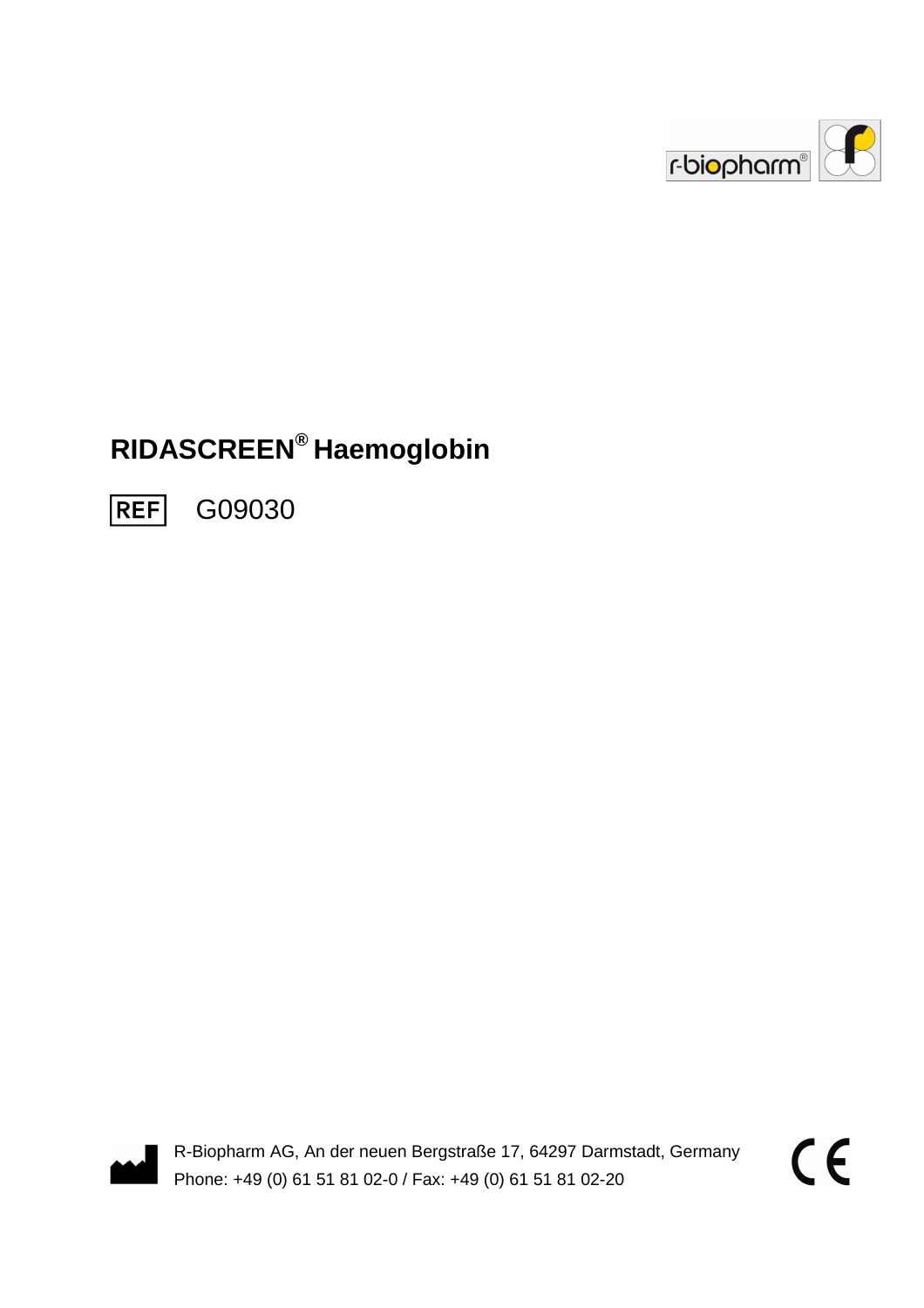#### **1. Intended use**

For *in vitro* diagnostic use. RIDASCREEN® Haemoglobin is an enzyme immunoassay for the quantitative determination of human haemoglobin in stool specimens.

#### **2. Summary and explanation of the test**

In Germany, about 62,000 people are newly diagnosed with colon cancer each year, and around 35,000 people per year die from the consequences of the disease<sup>[1]</sup>. This makes colon cancer one of the most common types of cancer and causes of death within Germany. About 20 % of new cases have a family history of this type of cancer and belong to a high-risk group<sup>[2]</sup>. Colon cancer develops slowly over the course of 10 - 12 years from microscopically visible adenomas that frequently remain unchanged for quite a while. If these types are recognized and removed early on, there is a favorable prognosis of reversal up to complete recovery. Colonoscopy is the gold standard for direct detection. Carcinomas and sometimes large adenomas intermittently release blood and hemoglobin into the lumen of the intestine. Hemoglobin can accordingly be indicative of occult (invisible) blood in the stool. Diagnosis by means of immunological tests generally allows polyps, adenomas, and carcinomas to be removed early on in a subsequent colonoscopy. This offers improved chances of recovery as well as reduced expense for subsequent treatment for patients.

#### **3. Test principle**

RIDASCREEN<sup>®</sup> Haemoglobin employs specific antibodies in a sandwich-type method. The surface of the well of the microtiter plate is coated with polyclonal antibodies against epitopes of human hemoglobin. A suspension of the stool specimen to be tested is pipetted into a well of the microtiter plate and incubated. This is followed by a washing step and a second incubation together with a monoclonal anti-hemoglobin antibody that is conjugated with horseradish peroxidase. In the presence of hemoglobin, the immobilized antibodies, hemoglobin, and conjugated antibody form a sandwich complex. Unbound enzyme-marked antibodies are removed in a subsequent washing step. In positive specimens, after the addition of a substrate, the bound enzyme changes the colorless solution in the wells of the microtiter plate to a blue solution. The addition of a stop solution changes the color from blue to yellow. The measured extinction is proportional to the concentration of hemoglobin found in the specimen.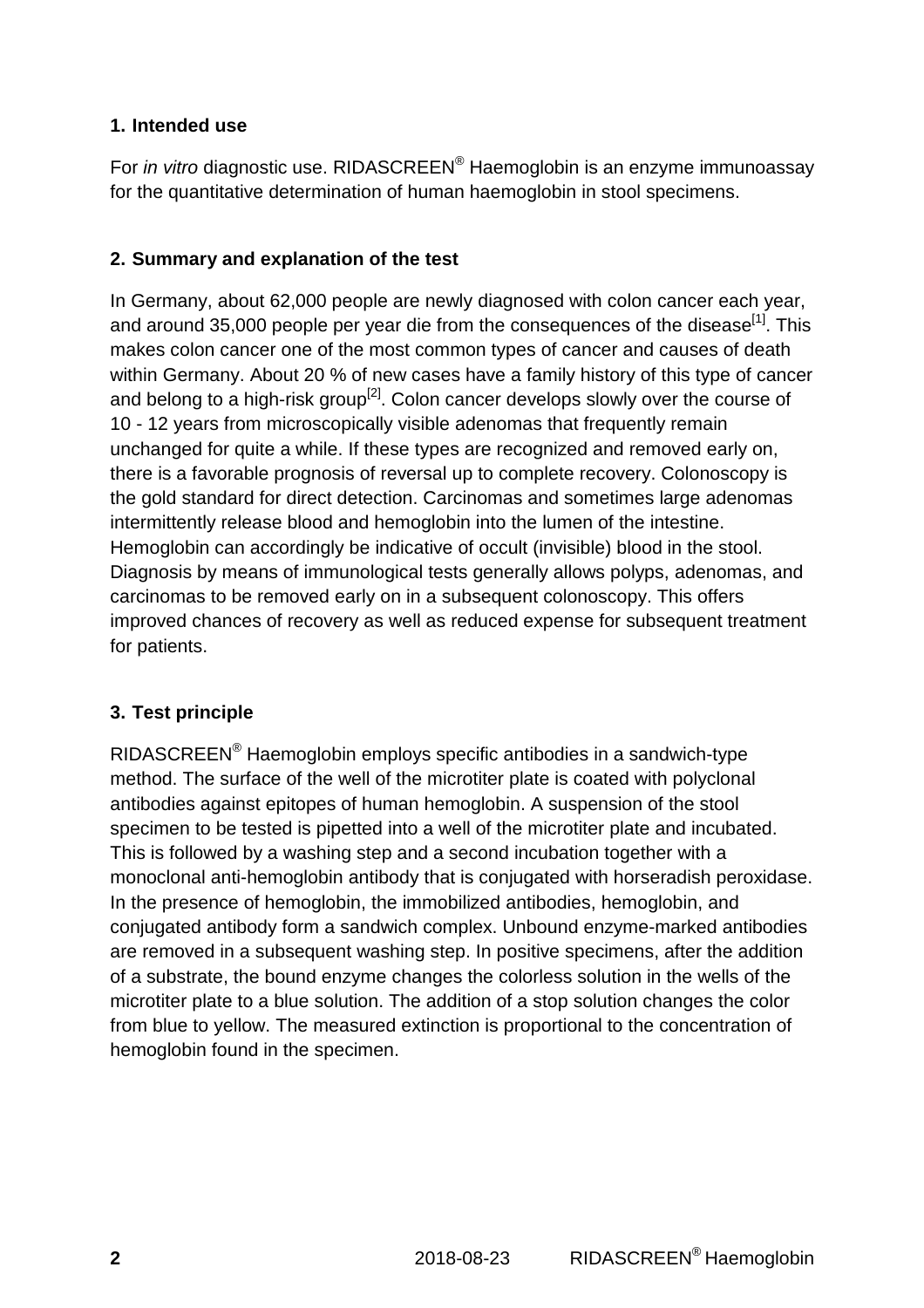#### **4. Reagents provided**

| Plate         | 96 det.          | Microtiter plate, 12 microtiter strips (breakable) in a strip<br>holder; coated with polyclonal antibodies (from rabbits)<br>against human hemoglobin |
|---------------|------------------|-------------------------------------------------------------------------------------------------------------------------------------------------------|
| Diluent $ 3 $ | 15 <sub>m</sub>  | Sample dilution buffer 3 (for final dilution), protein-<br>buffered NaCI solution; contains 0.1 % NaN3; ready for<br>use, dyed red                    |
| Wash buffer   | 100 ml           | Wash buffer 10x (10x concentration); phosphate-buffered<br>NaCl solution; contains 0.1 % thimerosal                                                   |
| Calibrator    | 2 pc.            | Calibrator (for standard comparison); 0.5 ml lyophilized                                                                                              |
| High control  | 2 pc.            | High control; 0.5 ml lyophilized                                                                                                                      |
| Low control   | 2 pc.            | Low control; 2 ml lyophilized                                                                                                                         |
| Conjugate     | $12 \mathrm{ml}$ | Conjugate; peroxidase-conjugated, monoclonal antibody<br>against human hemoglobin (from mouse) in stabilized<br>protein solution; ready to use        |
| SeroSC        | $12 \mathrm{ml}$ | Substrate; hydrogen peroxide/TMB; ready for use                                                                                                       |
| <b>Stop</b>   | $12 \mathrm{m}$  | Stop solution; 1 N sulfuric acid; ready for use                                                                                                       |

The reagents in the kit are sufficient for 96 determinations.

Information on hazardous substances complies with the labeling requirement. For further details, see the safety data sheets (SDSs) at www.r-biopharm.com.

# **5. Storage instructions**

All reagents as wells as the lyophilized calibrators, High controls, and Low controls must be stored at 2 - 8 °C and can be used up to the expiration date printed on the label of the reagent concerned. After being reconstituted, the calibrator, High control, and Low control must be used immediately in the test. Discard the remaining solutions of the reconstituted lyophilisates after the assay. Providing the diluted wash buffer is stored at 2 - 8 °C, it can be used for a maximum of 4 weeks. Microbial contamination must be prevented. After the expiration date, the quality guarantee is no longer valid. Scissors must be used to open the aluminum bag containing the microtiter plate in such a way that the clip seal is not torn off. Any microtiter strips which are not required must immediately be returned to the aluminum bag and stored at  $2 - 8$  °C.

The colorless substrate must also be protected from direct light to prevent it from decomposing or turning blue due to auto-oxidation. Once the substrate has turned blue, it must not be used.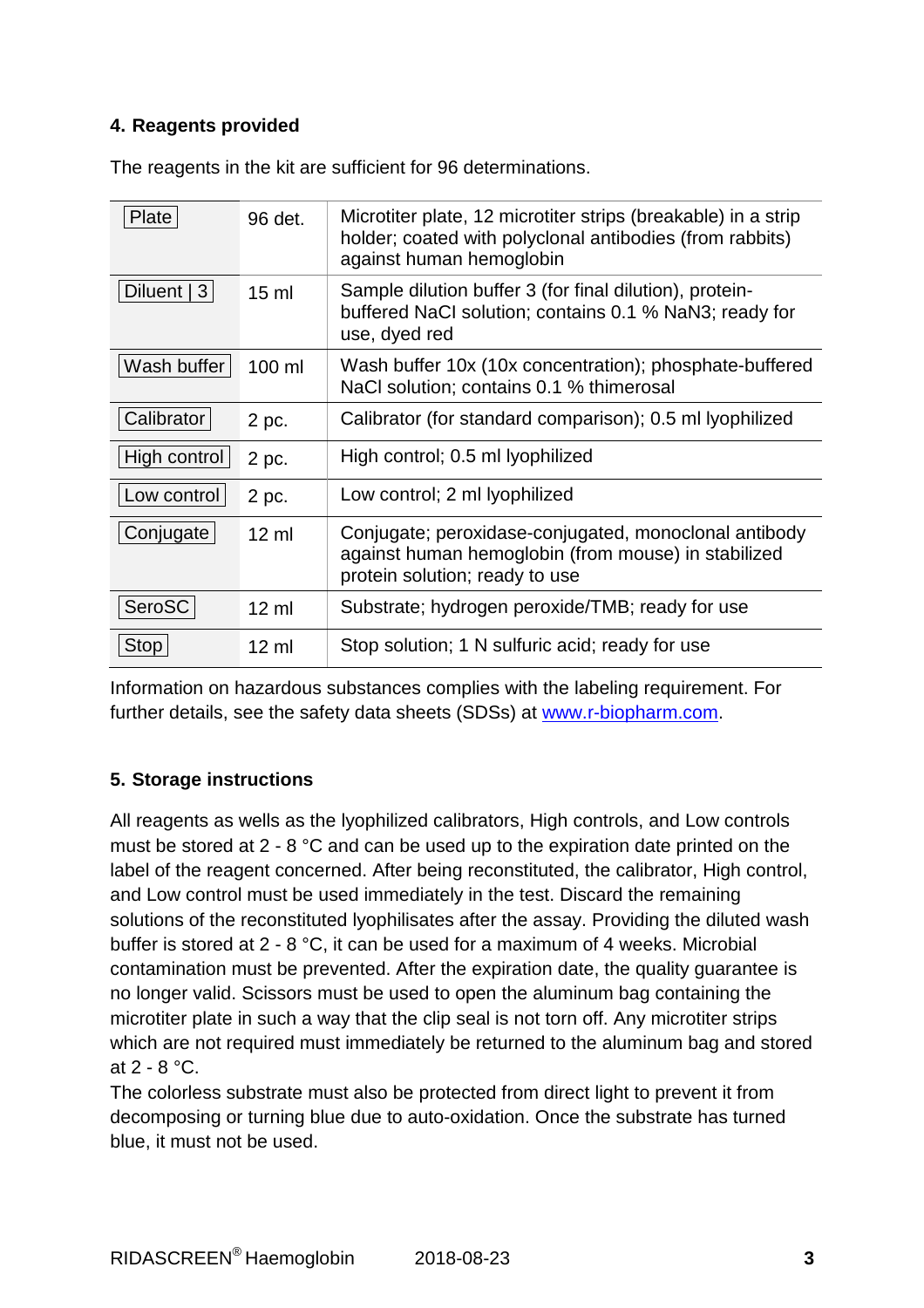#### **6. Reagents required but not provided**

#### **6.1. Reagents**

**-** Distilled or deionized water

#### **6.2. Accessories**

- RIDA® TUBE Haemoglobin (Art. No. GZ3012)
- Vortex mixer (optional, see 9.4. and 9.5.)
- Micropipette for 20 100 µl and 1000 µl volumes
- Graduated cylinder (1000 ml)
- Stopwatch
- Washing device for microtiter plates or multichannel pipettes (300 µl)
- Microtiter plate photometer (450 nm; reference filter 620 nm)
- Filter paper (lab wipes)
- Waste container containing 0.5 % hypochlorite solution

#### **7. Warnings and precautions for the users**

For in vitro diagnostic use only.

This test must be carried out only by trained laboratory personnel. The guidelines for working in medical laboratories must be followed. Always adhere strictly to the user instructions for carrying out this test. Do not pipette specimens or reagents using your mouth. Avoid contact with broken skin or mucous membranes. Wear personal protective equipment (appropriate gloves, lab coat, safety glasses) when handling reagents and specimens, and wash hands after completing the test. Do not smoke, eat, or drink in areas where specimens are handled.

For further details, please refer to the Safety Data Sheets (SDS) at www.r-biopharm.com.

The calibrator, High control, and Low control contain human blood which has been tested and found negative for HIV and hepatitis. In spite of this, the calibrator, controls, and the stool specimens must be treated as potentially infectious and handled in accordance with the national safety regulations.

The wash buffer contains 0.1 % thimerosal as preservative. This substance must not be allowed to come into contact with skin or mucous membranes.

The sample dilution buffer contains  $0.1$  % NaN<sub>3</sub> as a preservative. This substance must not be allowed to come into contact with skin or mucous membranes. Hydrogen peroxide can cause chemical burns. Handle with care.

The Stop solution contains 1 N sulphuric acid. Avoid contact with the skin and clothing. If the reagent comes into contact with your skin, rinse your skin off with water.

All reagents and materials coming into contact with potentially infectious specimens must be treated with suitable disinfectants or autoclaved at 121 °C for at least one hour. CAUTION: To prevent the formation of poisonous gases, any liquid waste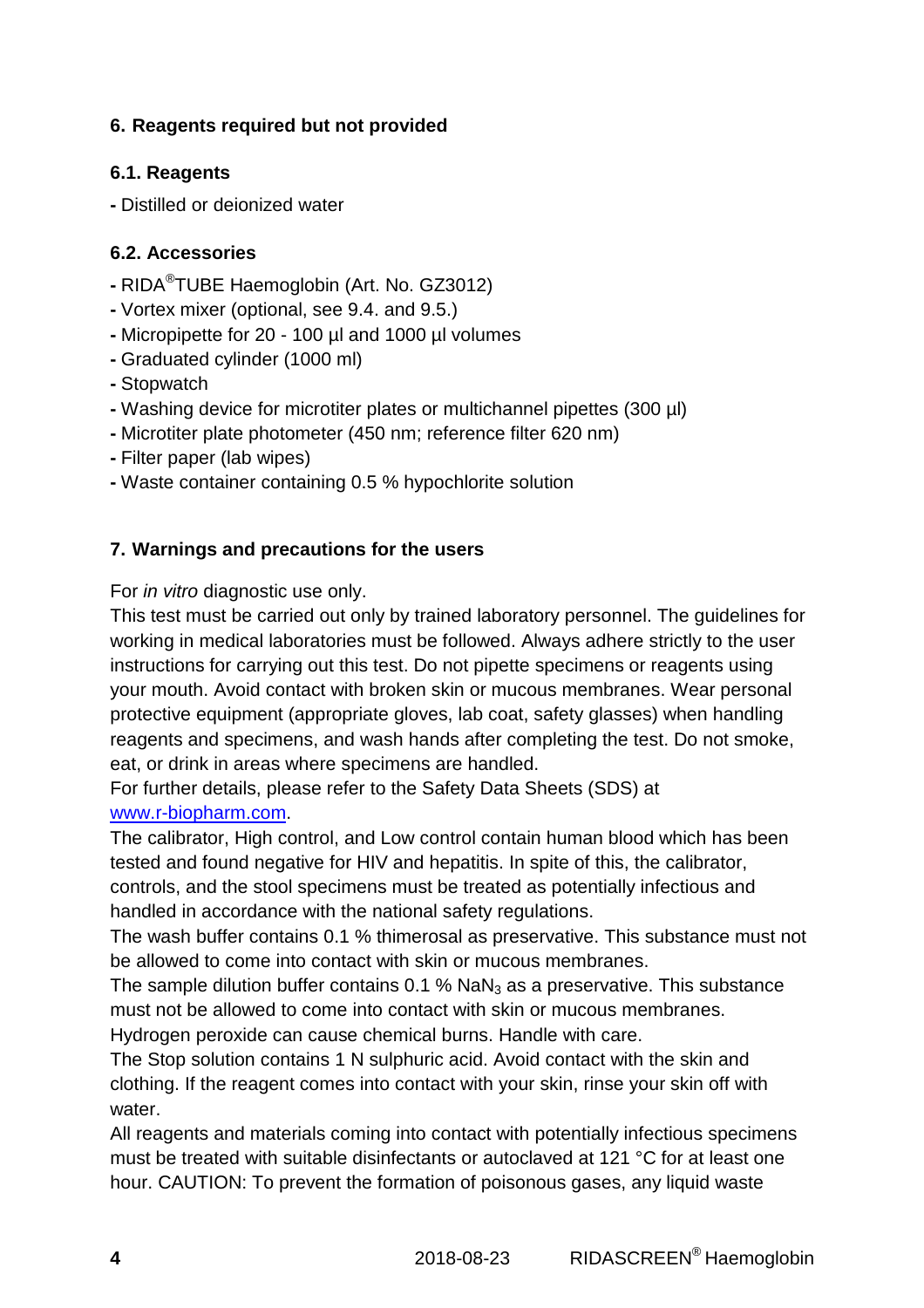containing the Stop solution must be neutralized before it is added to hypochlorite solution.

Users are responsible for proper disposal of all reagents and materials after use. For disposal, please adhere to national regulations.

#### **8. Collection and storage of specimens**

Collect the stool specimen using the grooves of the sampling rod provided with RIDA®TUBE Haemoglobin, and place it in the buffer in RIDA®TUBE Haemoglobin. The specimen will remain stable in the extraction buffer for five days at 2 - 30 °C.

#### **9. Test procedure**

#### **9.1. General information**

All reagents and the microtiter plate Plate must be brought to room temperature (20 - 25 °C) before use. Once they have reached room temperature, remove the microtiter strips from the aluminum bag. Mix the reagents well immediately before use. After use, the microtiter strips (placed in sealed bags) and the reagents must be stored again at 2 - 8 °C. Once used, the microtiter strips must not be re-used. Do not use reagents or microtiter strips if the packaging is damaged or the containers are not tightly sealed. In order to prevent cross-contamination, the specimens must be prevented from coming into direct contact with the kit components. The test must not be carried out in direct sunlight. We recommend covering the microtiter plate or sealing with plastic wrap to prevent evaporation losses.

#### **9.2. Preparing the wash buffer**

Mix 1 part Wash buffer 10x Wash buffer with 9 parts distilled water (1:10). Any crystals present in the concentrate should be dissolved beforehand through heating (water bath at 37 °C).

#### **9.3. Preparing the calibrator and High control (optional Low control)**

The calibrator Calibrator, High control High control, and Low control Low control are lyophilized and must be freshly dissolved for each assay shortly before the test in sample dilution buffer  $3$  Diluent | 3. The calibrator Calibrator and High control High control are placed in 500  $\mu$ l, and the Low control Low control is placed in 2 ml sample dilution buffer  $3$  Diluent  $|3|$ . The lyophilisates must be completely dissolved without any residues before use. A vortex mixer can be used for this purpose. Remaining calibrator, High control, or Low control must be discarded.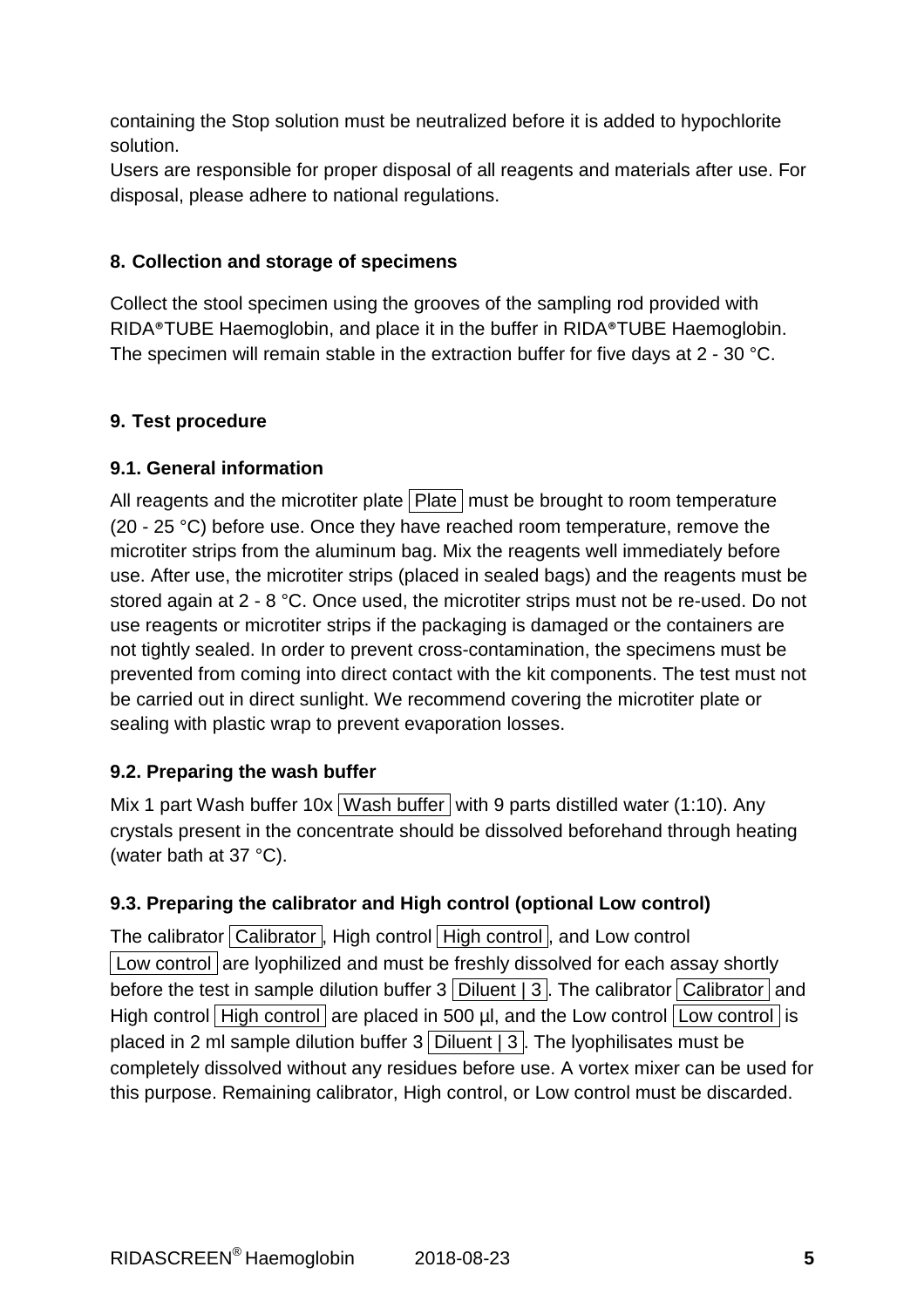# **9.4. Sample preparation and suspension with RIDA® TUBE Haemoglobin (Art. No. GZ3012)**

10 mg stool specimen is added to RIDA®TUBE Haemoglobin pre-filled with 2.5 ml ready-to-use extraction buffer. If the stool specimen is liquid, 10 µl of the stool sample can be taken using the pipette and pipetted directly into the extraction buffer. The sample collection and extraction procedure is described in detail in the instruction leaflet, which is enclosed with the RIDA®TUBE Haemoglobin stool sample tube, and can also be downloaded from www.r-biopharm.de.

The stool extracts may not be stored for longer than 5 days at 4 - 30°C, or 2 weeks at  $4 °C$ .

# **a) Manual sample dilution**

As described under point 8 in the instructions for use of GZ3012, 50 µl of the stool suspension obtained using RIDA®TUBE Haemoglobin (Art. No. GZ3012) is added to the well in the microtiter plate and further diluted with 50 µl RIDASCREEN® sample dilution buffer  $3$  Diluent | 3 directly in the microtiter plate.

# **b) Specimen dilution in an automated system**

If the assay is to be run on the DSX automated ELISA system (Dynex Technologies, Inc.), the specific assay protocol required for this should be requested from R-Biopharm AG and applied to the system.

The required number of microtiter strips are placed in the strip holder for the RIDASCREEN<sup>®</sup> Haemoglobin microtiter plate  $\boxed{\text{Place}}$ . The stool suspension extracted with the stool tube is automatically diluted 1:2 in the ELISA system on the microtiter plate Plate (final dilution 1:500). 50 µl of the stool suspension from RIDA<sup>®</sup>TUBE Haemoglobin (Art. No. GZ3012) is pipetted into the hemoglobin microtiter plate and further diluted with 50  $\mu$  sample dilution buffer Diluent  $\vert$  3 directly in the microtiter plate.

For instructions on how to perform the assay with other ELISA automated pipetting systems, please contact R-Biopharm AG.

# **9.5. First incubation**

After a sufficient number of wells are placed in the strip holder, 100 µl of the dissolved calibrator  $\boxed{\text{Calibration}}$  (in duplicate) of the RIDASCREEN<sup>®</sup> sample dilution buffer 3 Diluent  $|3|$  (= negative control), the High control High control, and the stool specimen suspension to be examined are added to each well. If needed, the Low control Low control can also be used. In this case, 100 µl is likewise pipetted into the corresponding well. Next incubate the plate for one hour at room temperature  $(20 - 25 °C)$ .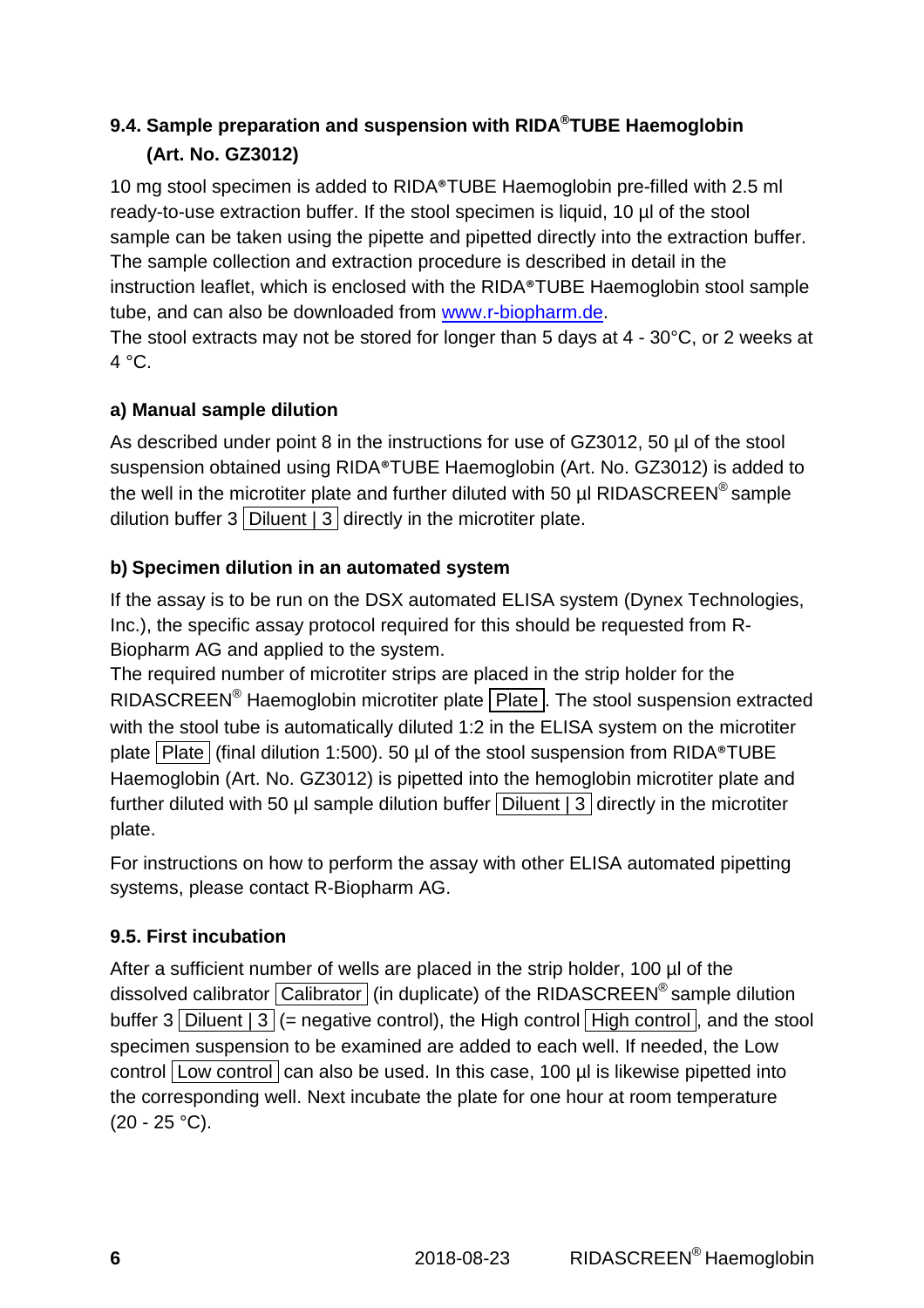#### **9.6. First washing**

#### **a) Washing step with manual processing**

Careful washing is important in order to achieve the correct results and should therefore be carried out strictly according to the instructions. The incubated substance in the wells must be emptied into a waste container containing hypochlorite for disinfection. Next tap the plate over absorbable paper to remove the remaining moisture. Then wash the plate five times using 300 µl diluted wash buffer each time (see 9.2). Make sure that the wells are emptied completely by tapping them out after each wash onto a part of the absorbent paper which is still dry and unused.

#### **b) Washing step in an automated system**

When using a microplate washer, make sure that the machine is correctly set to the type of microtiter plate being used. Furthermore, a stool suspension which is not completely particle-free before the first wash should be removed manually by centrifuging in order to avoid blocking the wash needles.

Also ensure that all of the liquid is aspirated during each washing stage. After washing for the last time, knock out the plate thoroughly onto clean absorbent paper or laboratory towels in order to remove any residual moisture.

#### **9.7. Second incubation**

Add 100 µl conjugate Conjugate to each well. Next incubate the plate for one hour at room temperature (20 - 25 °C).

#### **9.8. Second washing**

#### **a) Washing step with manual processing**

Following the incubation period, empty the conjugate in the wells into a waste container containing hypochlorite solution for disinfection. Next tap the plate over absorbable paper to remove the remaining moisture. Then wash the plate five times using 300 µl diluted wash buffer each time. Make sure that the wells are emptied completely by tapping them out after each wash onto a part of the absorbent paper which is still dry and unused.

#### **b) Washing step in an automated system**

Also ensure that all of the liquid is aspirated during each washing stage.

#### **9.9. Third incubation**

Add 100  $\mu$ I substrate SeroSC to each well. Then incubate the plate for 15 minutes in darkness at room temperature (20 - 25 °C). Subsequently, stop the reaction by adding 50  $\mu$  Stop solution Stop to each well.

After mixing carefully (by tapping lightly on the side of the plate), measure the absorbance at 450 nm and at a reference a wavelength of 620 nm.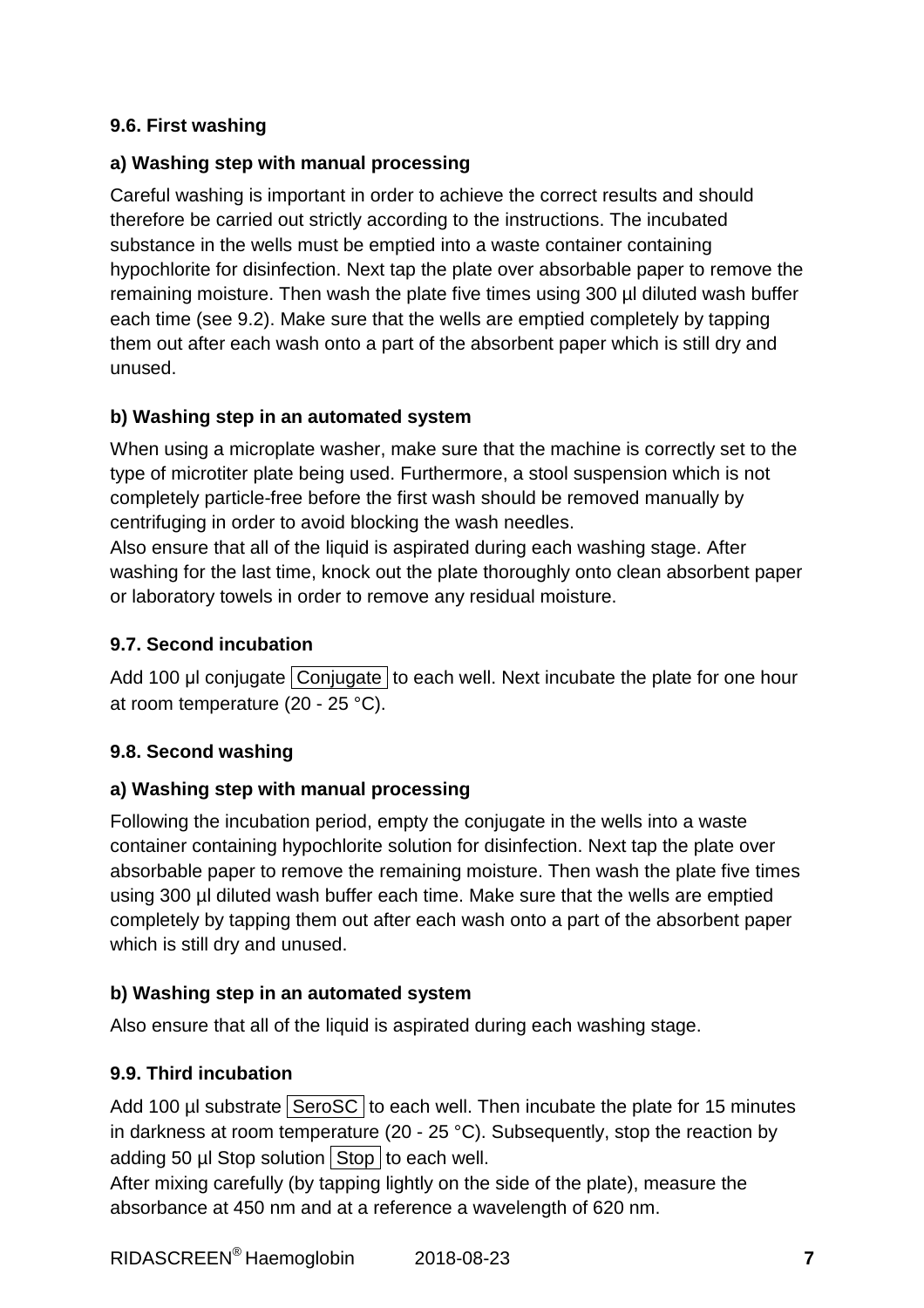## **10. Quality control — Indication of instability or expiration of reagents**

In the quality control, the calibrator  $\boxed{\text{Calibration}}$  (in duplicate), High control High control and RIDASCREEN<sup>®</sup> sample dilution buffer  $3$  Diluent  $|3|$  are also included as negative controls for every test in order to demonstrate that the reagent is stable and that the test has been correctly performed.

The test has been performed correctly when the extinction mean (OD) of the negative control at 450 nm/620 nm is less than 0.05, and the averaged extinction mean (OD) of the calibrator is within the range indicated on the batch-specific data sheet. It is also recommended to routinely test the High control to further validate test results. This should lie within the batch-specific concentration range on the data sheet.

When RIDASCREEN $^{\circledast}$  Haemoglobin is processed on open fully automated ELISA systems, the measured OD of the calibrator  $\overline{Calibration}$  may deviate from the range indicated on the batch-specific certificate depending on the system. On fully automated ELISA systems, the High control High control is relevant to the validity of the test results and must therefore always be tested. It is not absolutely essential to use the Low control Low control .

A deviation from the expected values as well as reagent cloudiness or blue coloring of the colorless substrate prior to addition to the wells can be an indication of an expired reagent. If the stipulated values are not met, the following points must be checked before repeating the test:

- Expiration date of the reagents used
- Functional performance of the equipment used (e.g., calibration)
- Correct test procedure
- Visual inspection of the kit components for contamination or leaks; a substrate solution which has turned blue must not be used.

If the conditions are still not fulfilled after the test is repeated, please consult the manufacturer or your local R-Biopharm distributor.

# **11. Evaluation and interpretation**

# **11.1. Single-point quantification according to the 4-parameter logistic log model**

RIDASCREEN® Haemoglobin uses the 4-parameter logistic log model (4PL) to determine the concentration of hemoglobin in a stool specimen in µg/g.

The RIDA®SOFT Win.net evaluation software is required to calculate the results. RIDA®SOFT Win.NET or updates can be obtained on request by contacting R-Biopharm AG or your local R-Biopharm distributor.

Other evaluation software that provides the 4-parameter logistic log model can also be used instead of RIDA<sup>®</sup>SOFT Win.net.

The parameters (A - D) required for the 4PL calculation of the standard curve and the target value for the calibrator, High control, and Low control can be found in the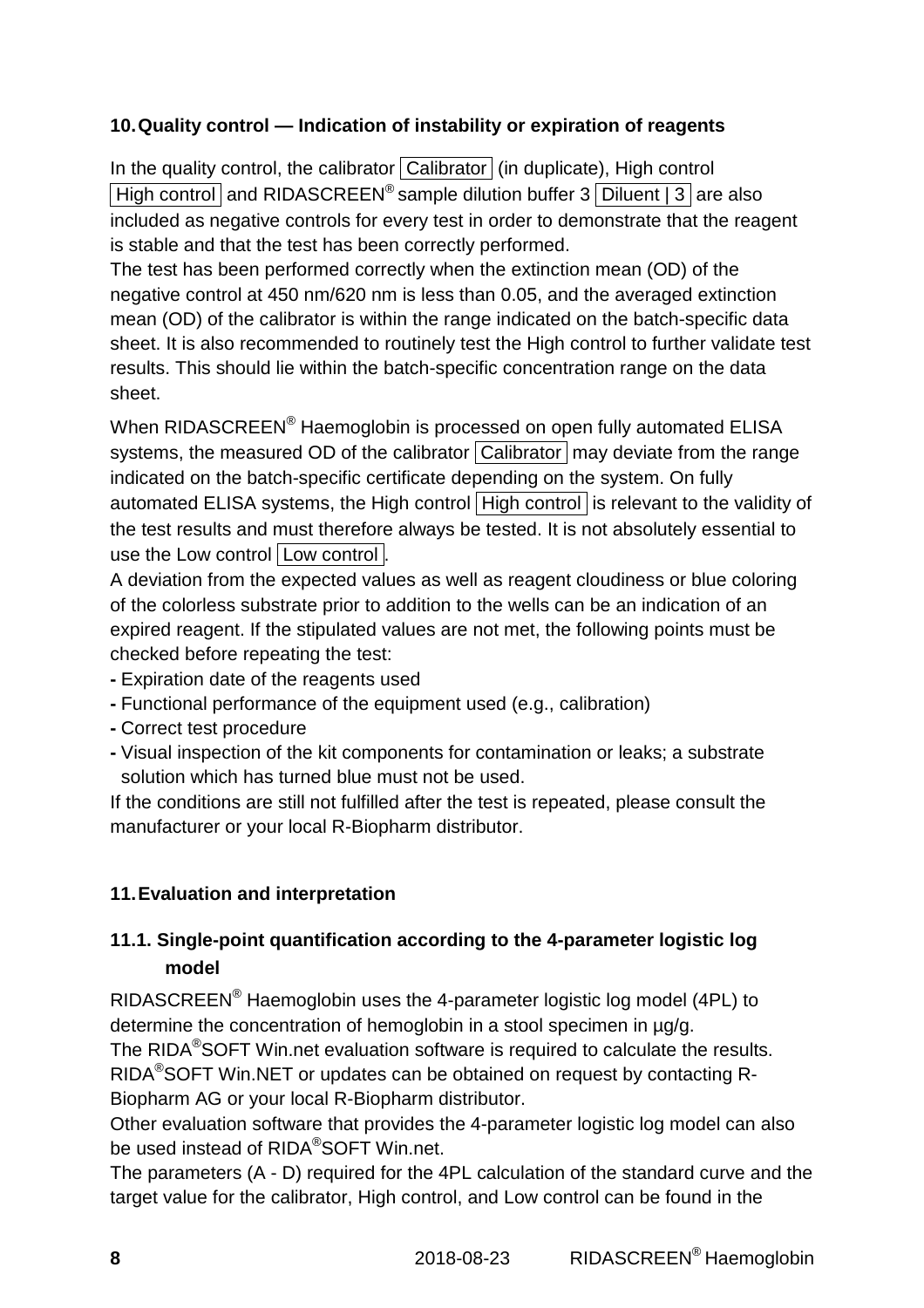batch-specific data sheet that comes with the test kit, and they must be compared with the values in the evaluation software before measurement.

R-Biopharm AG calculates the standard curve (including parameters A - D) under optimum test conditions for each kit batch, as well as a target value and a permissible range for the standard deviation for the calibrator, High control, and Low control.

The calibrator Calibrator is also tested to compensate for test fluctuations and to check the quality of the test procedure. The High control is only for laboratory-internal test validation for manual processing. If the test is performed on an automated ELISA system, the High control also needs to be tested.

RIDA®SOFT Win.net calculates correction factor F internally from the mean of the calibrator duplicate analysis and its target value. This correction factor is then reconciled with the absorbances for the stool specimens. The test results can be confidently and reliably evaluated within the limits of the standard curve.

## **11.2. Test result**

The cutoff values for the evaluation of a positive test in national colorectal cancer screening are set by each state. In Germany, there is currently no official cutoff value in µg hemoglobin/g stool for defining a positive test result. We advise each laboratory to establish its own standard value range.

With reference to the study by  $Gies$  et al.  $^{[3]}$ , we recommend a cut off of 12.27  $\mu q/q$ .

# **12. Limitations of the method**

The RIDASCREEN® Haemoglobin kit detects epitopes of human hemoglobin in stool specimens. Blood in the stool can also be caused by other factors beyond colorectal cancer. A correlation between the level of the determined extinction mean with the severity of clinical symptoms cannot be derived from such. The obtained results must always be interpreted in connection with the clinical signs and symptoms.

A positive result is a clear indication of bleeding in the intestine which, however, may also result from nonspecific patient factors (such as menstrual blood in female patients or hemorrhoids).

A negative result and does not exclude potential hemorrhagic changes in the intestinal wall. This can be caused by intermittent excretion of blood and the associated insufficient antigen level in the specimen, or by an inhomogeneous distribution of hemoglobin in the stool specimen.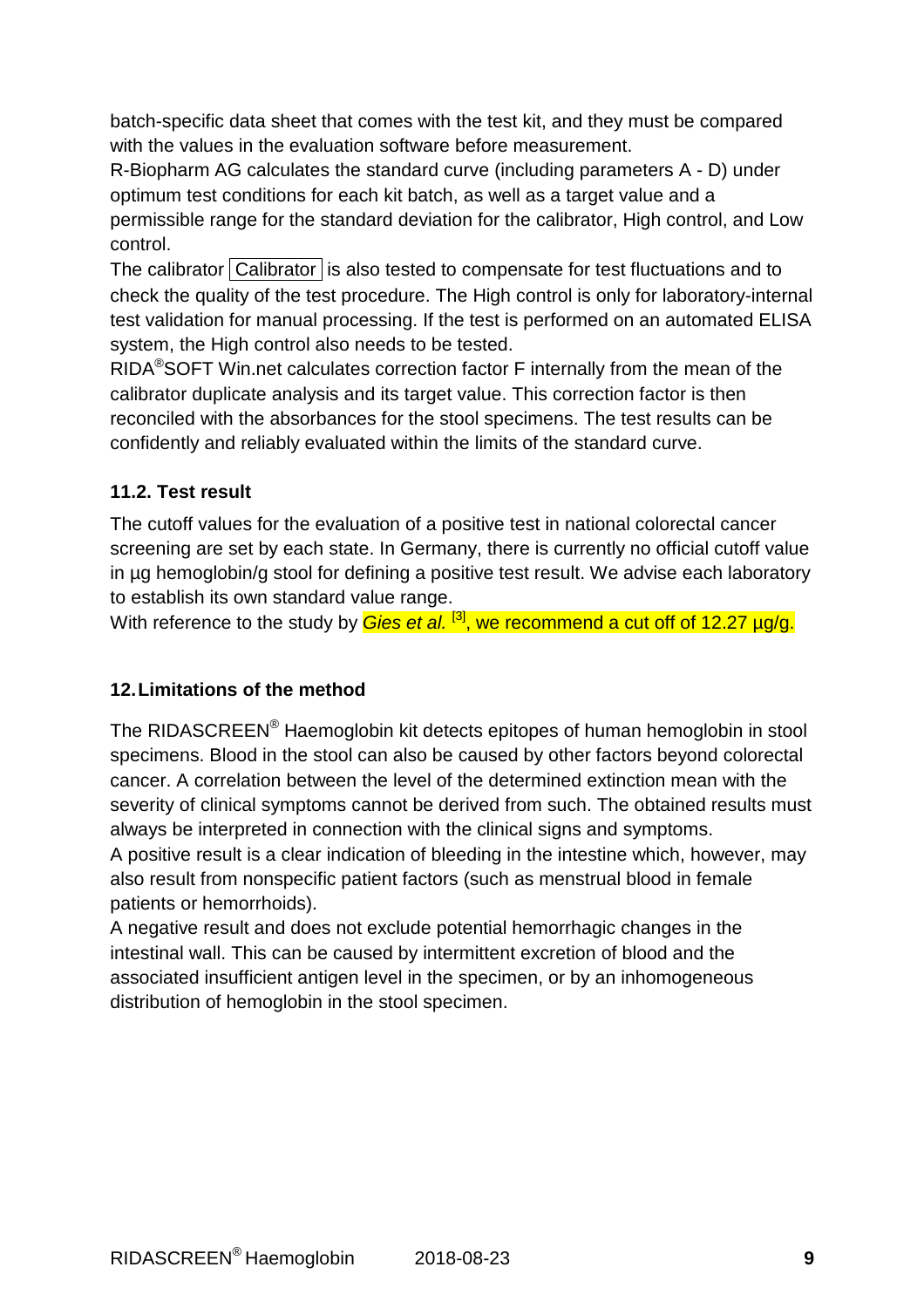#### **13. Performance characteristics**

#### **13.1. Analytical sensitivity**

To determine the analytical sensitivity of the RIDASCREEN® Haemoglobin ELISA, the limit of blank (LoB) was determined with 207 assays of negative specimens. The provisional limit of detection (LoD) was then determined by a serial dilution series with 10 dilution steps. To confirm the LoD, 3 specimens were also tested from the provisional LoD in 10 replicates each with a kit batch from the RIDASCREEN<sup>®</sup> Haemoglobin kit. The results are shown in the following table.

|     | <b>MV</b><br>[OD 450/620 nm] | $\mu$ g/g                |
|-----|------------------------------|--------------------------|
| LoB | 0.007                        | $\overline{\phantom{0}}$ |
| LoD | 0.021                        | 0.28                     |

The detection limit is 0.28  $\mu$ g/g hemoglobin.

#### **13.2. Specificity - interference**

To identify potential interfering substances, mucin, stearin/palmitic acid, diclofenac and a cyclamate/saccharin mixture was added in the following concentrations to stool specimens:

| <b>Substance</b>            | concentration |
|-----------------------------|---------------|
| Mucin                       | 5%            |
| Stearin/palmitic acid       | 40%           |
| <b>Diclofenac</b>           | 0.1%          |
| Cyclamate/saccharin mixture | 1.3%          |

None of the substances had an effect on the test results at the indicated concentrations.

#### **13.3. Analyte stability**

To determine the stability of the analyte hemoglobin in RIDA<sup>®</sup>TUBE Haemoglobin, 20 specimens were added to the extraction buffer using the RIDA $^{\circledR}$ TUBE Haemoglobin sampling rod. The tubes with the extracts were stored at 4 °C, 23 °C, and 30 °C. The extracts were stable over five days.

Five additional extracts were aliquoted and measured after two weeks while being stored at 4 °C and -20 °C. The results revealed that the extracts can be stored for two weeks at both the 4 °C and -20 °C.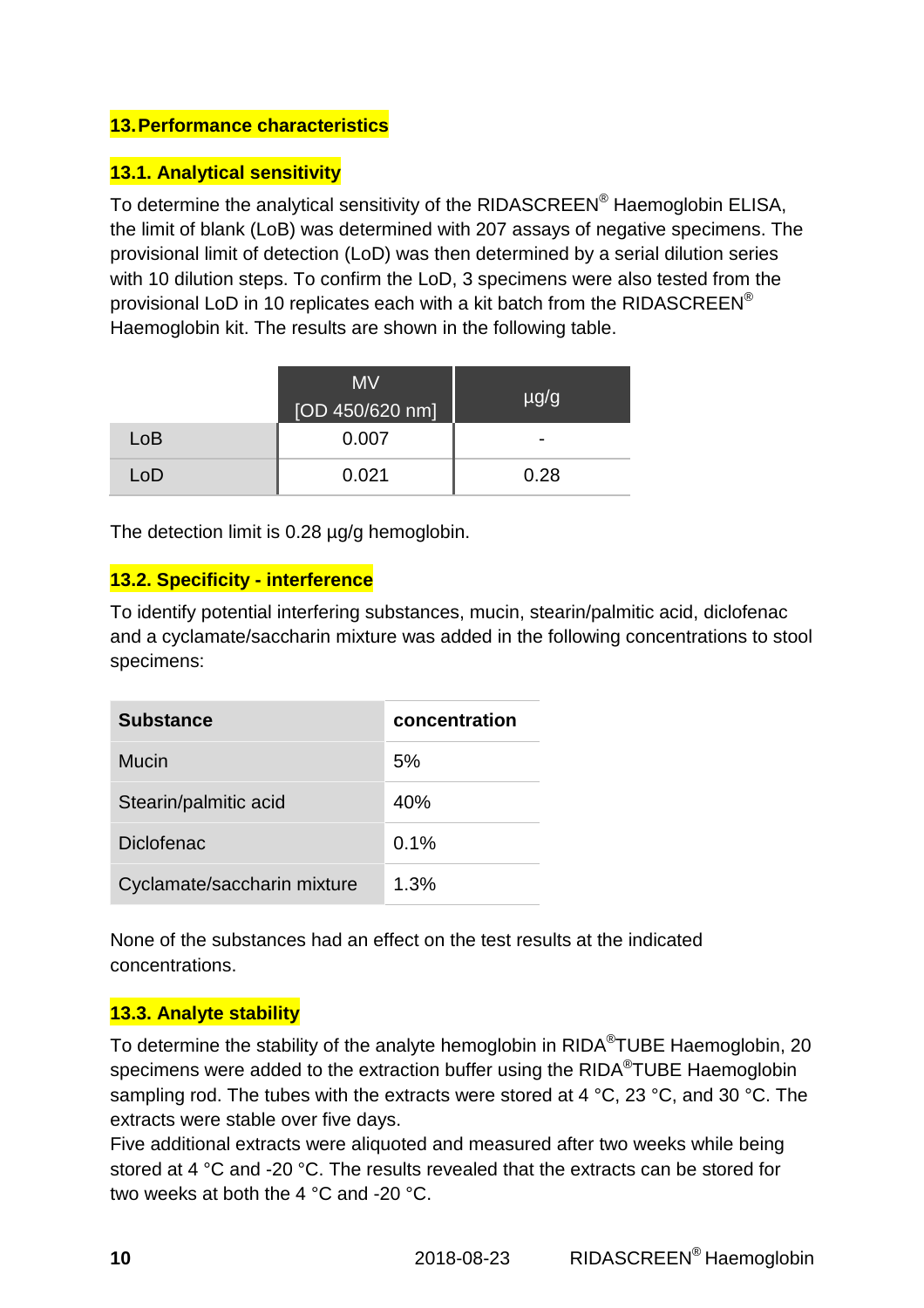# **14. Version history**

| <b>Version number</b> | <b>Chapter and description</b>                                                                                                                                                                   |
|-----------------------|--------------------------------------------------------------------------------------------------------------------------------------------------------------------------------------------------|
| 2018-08-23            | General revision                                                                                                                                                                                 |
| 2018-08-23            | 13. Performance characteristics<br>13.1. Analytical sensitivity<br>13.2. Specificity-interference<br>13.3. Analyte stability<br>14. Version history<br>15. Overview of symbols<br>16. References |

# **15. Explanation of symbols**

# General symbols

| <b>IVD</b>     | For <i>in vitro</i> diagnostic use |
|----------------|------------------------------------|
| $ \mathbf{i} $ | Consult instructions for use       |
| LOT            | Lot number                         |
| 욤              | Expiry                             |
| X              | Store at                           |
| <b>REF</b>     | Article number                     |
| Σ,             | Number of tests                    |
|                | Date of manufacture                |
|                | Manufacturer                       |
|                |                                    |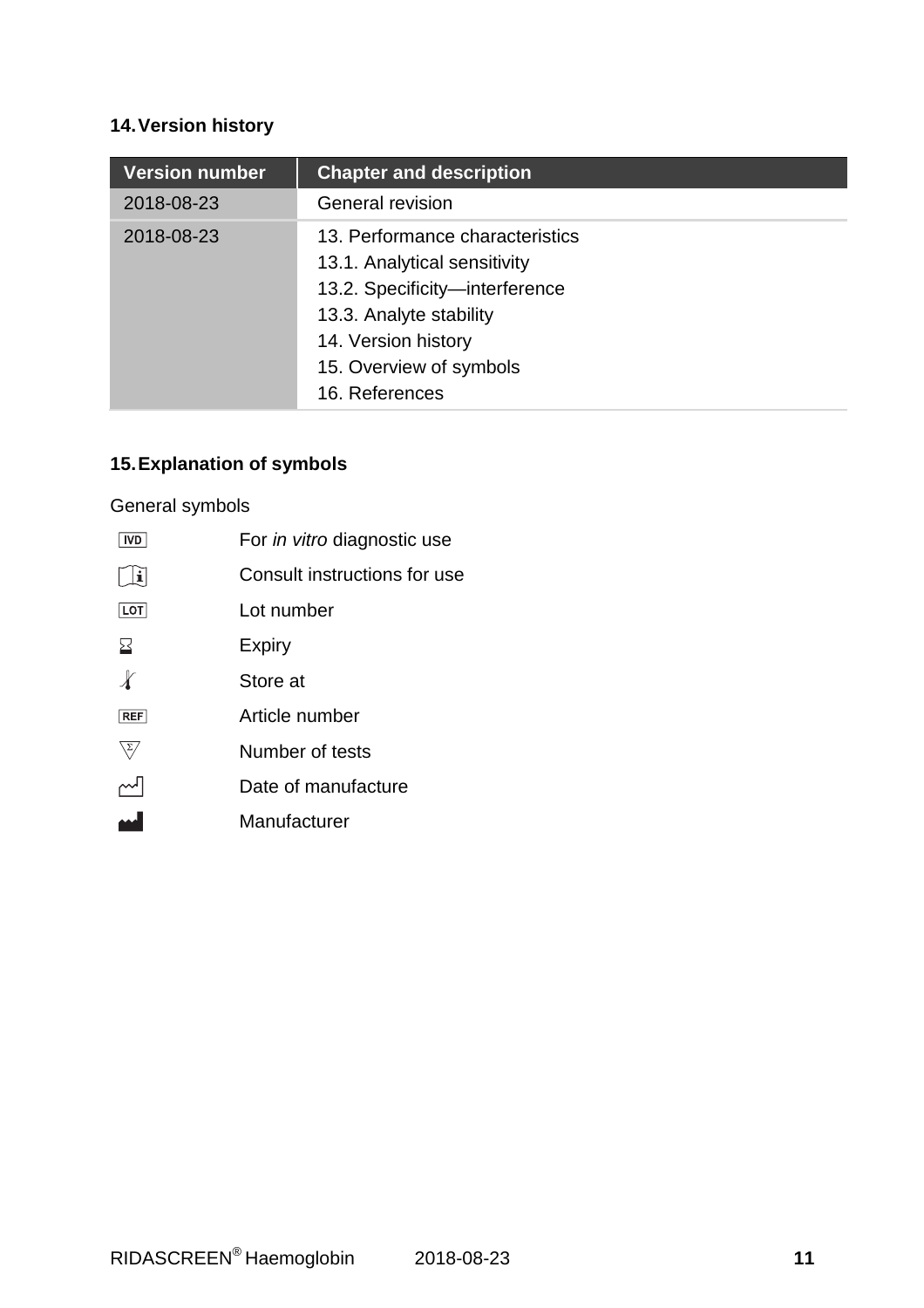# Test-specific symbols

| Plate        | Microtiter plate       |
|--------------|------------------------|
| Diluent $ 3$ | Sample dilution buffer |
| Wash buffer  | Wash buffer 10x        |
| Calibrator   | Calibrator             |
| High control | High control           |
| Low control  | Low control            |
| Conjugate    | Conjugate              |
| SeroSC       | Substrate              |
| Stop         | Stop solution          |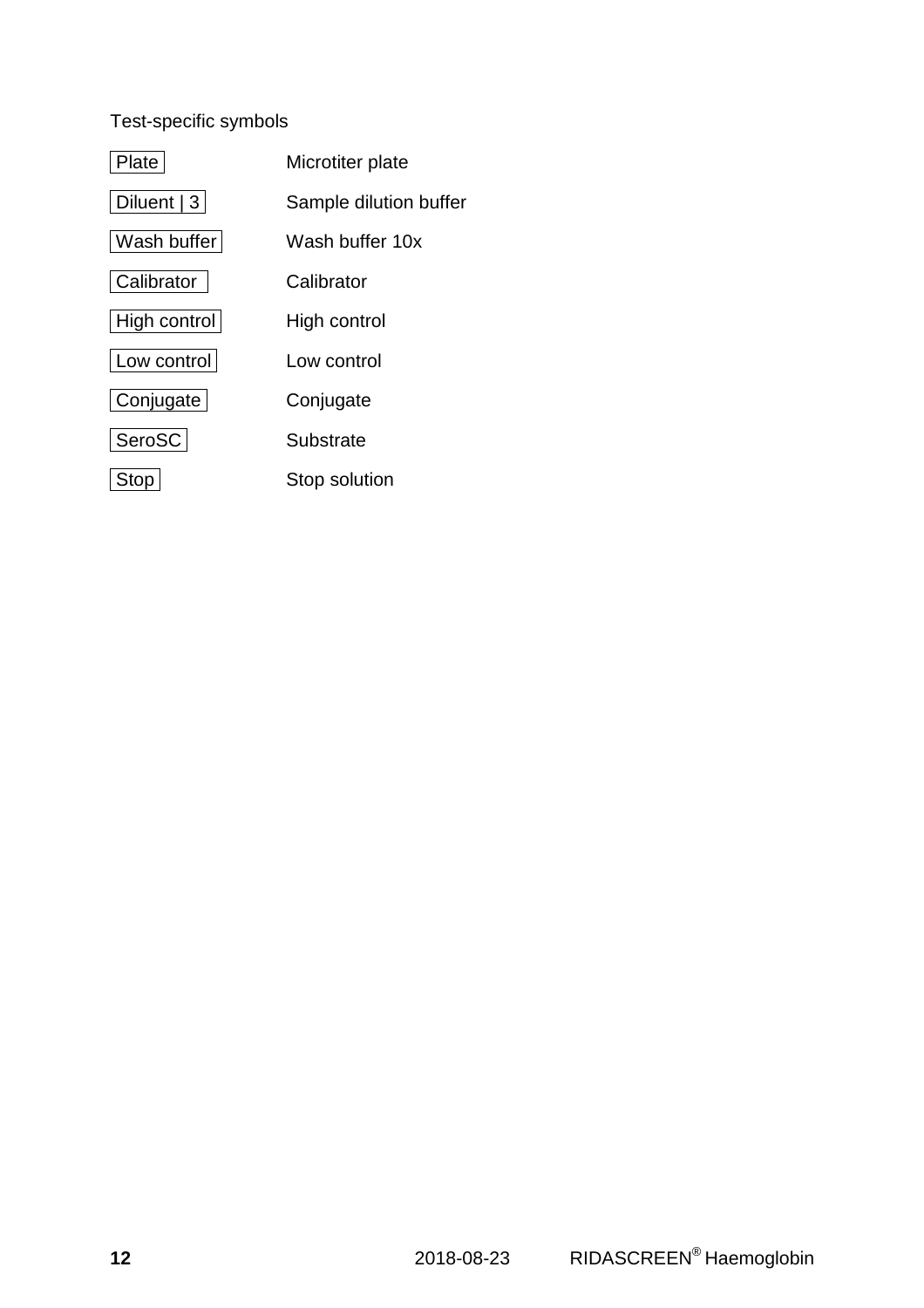#### **16. References**

- 1. https://www.bundesgesundheitsministerium.de/fileadmin/Dateien/3\_Downloads/K /Krebs/Krebsgeschehen\_RKI.pdf (Informationsstand am 23.08.2018)
- 2. Valle L Genetic predisposition to colorectal cancer: Where we stand and future perspectives. World J Gastroenterol. 2014 Aug 7; 20(29): 9828–9849.
- 3. Gies A, Cuk Katharina, Schrotz-King P, Brenner H Direct Comparison of Diagnostic Performance of 9 Quantitative Fecal Immunochemical Tests for Colorectal Cancer Screening. Gastroenterology 2018;154:93 - 104
- 4. Sieg A, Wirth A, Lüthgens K, Schmidt-Gayk H. Sechs Jahre Stuhlblut-Screening mit einem immunologischen Test auf humanes Hämoglobin. Verdauungskrankheiten 2002; 20(2): 114-117.
- 5. Sieg A, Scheida M, John MR, Hertel A, Schroter M, Luthgens K, Schmidt-Gayk H. Validity of new immunological human fecal hemoglobin and albumin tests in detecting colorectal neoplasms - an endoscopy-controlled study. Z Gastroenterol 1998; 36(6): 485-90.
- 6. Sieg A, Hertel A, John MR, Luthgens K, Schmidt-Gayk H. Screening for colorectal neoplasms with a new immunological human faecal haemoglobin and albumin test. Eur J Cancer Prev 1998; 7(4): 279-85.
- 7. Haug U, Brenner H. A simulation model for colorectal cancer screening: potential of stool tests with various performance characteristics compared with screening colonoscopy. Cancer Epidemiol Biomarkers Prev 2005; 14(2): 422-8.
- 8. Morikawa T, Kato J, Yamaji Y, Wada R, Mitsushima T, Shiratori Y. A Comparison of the Immunochemical Fecal Occult Blood Test and Total Colonoscopy in the Asymptomatic Population. Gastroenterology 2005; 129: 422–428.
- 9. Nakama H, Kamijo N, Abdul Fattah AS, Zhang B. Validity of immunological faecal occult blood screening for colorectal cancer: a follow up study. J Med Screen 1996; 3(2): 63-5.
- 10. Nakama H, Kamijo N. Accuracy of immunological fecal occult blood testing for colorectal cancer screening. Prev Med 1994; 23(3): 309-13.
- 11. Nakama H, Kamijo N, Fujimori K, Fattah AS, Zhang B. Relationship between fecal sampling times and sensitivity and specificity of immunochemical fecal occult blood tests for colorectal cancer: a comparative study. Dis Colon Rectum 1997; 40(7): 781-4.
- 12. Itoh M, Takahashi K, Nishida H, Sakagami K, Okubo T. Estimation of the optimal cut off point in a new immunological faecal occult blood test in a corporate colorectal cancer screening programme. J Med Screen 1996; 3(2): 66-71.
- 13. Hirobe K, Owaki T, Matsuzawa Y. 7 years of annual mass screening for colorectal cancer in office workers - usefulness of 3-day RPHA method. Sangyo Eiseigaku Zasshi 1995; 37(3): 187-94.